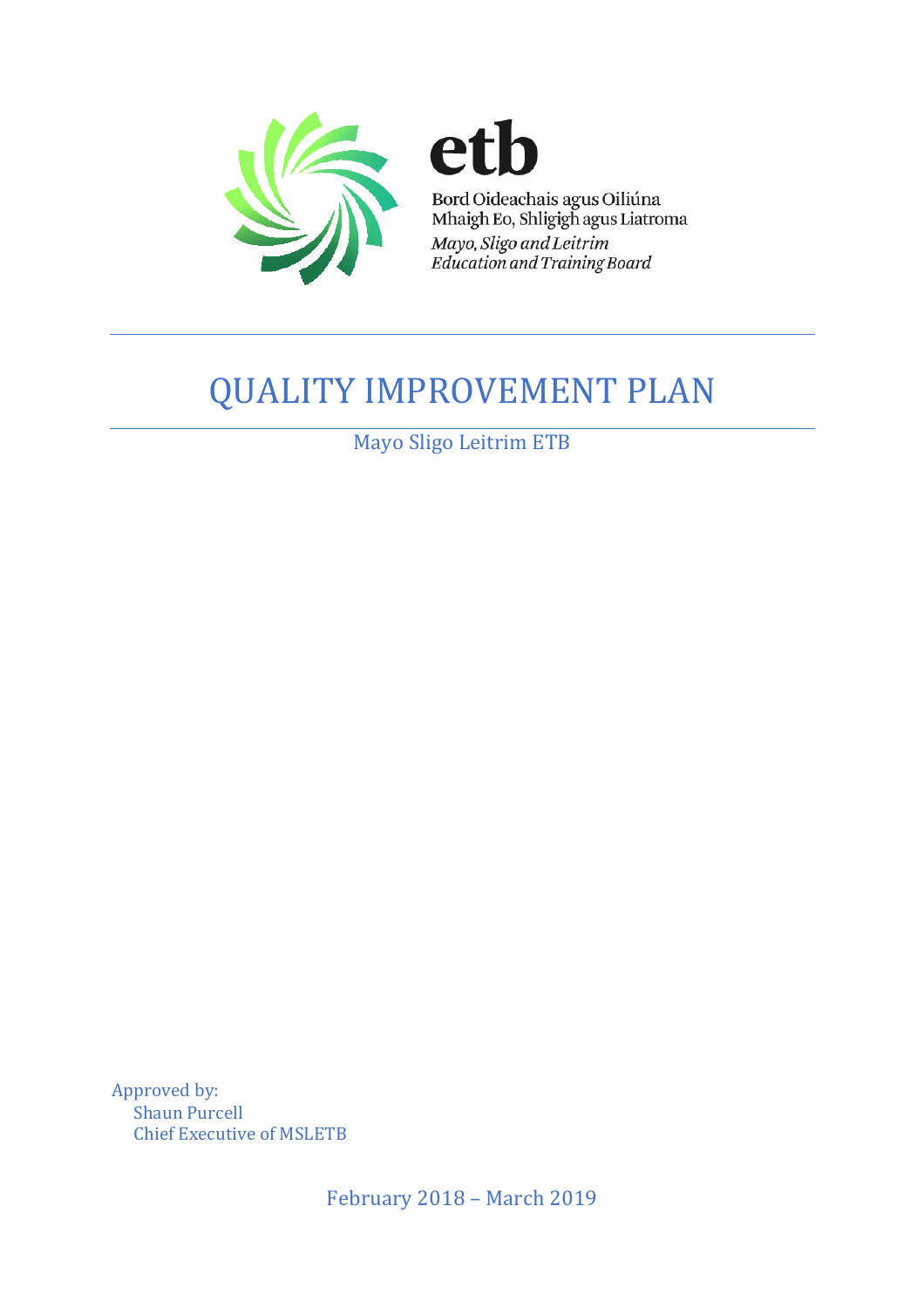## **Introduction**

This Quality Improvement Plan (QIP) represents the observations and recommendations from the MSLETB Executive Self Evaluation Report (ESE). The plan is for the period February 2018 to March 2019.

## **Process for Approving the Plan**

- Following the approval of the Executive Self-Evaluation Report (ESE) by the Chief Executive (CE), which incorporates specific quality improvements throughout, a Quality Improvement Plan (QIP) was developed.
- The draft QIP was finalised and proposed outcomes and actions reviewed and approved by the Director of FET.
- The approved ESE Report and QIP were submitted to QQI on Thursday  $8^{th}$  February 2018.

## **Implementation and Monitoring**

The Director of FET has overall responsibility for Board's QIP implementation. A lead is named for each of the planned outcomes and associated activities in the QIP. Implementation of the plan will be monitored by the MSLETB QA Group. A progress report will be presented at each QA Group meeting.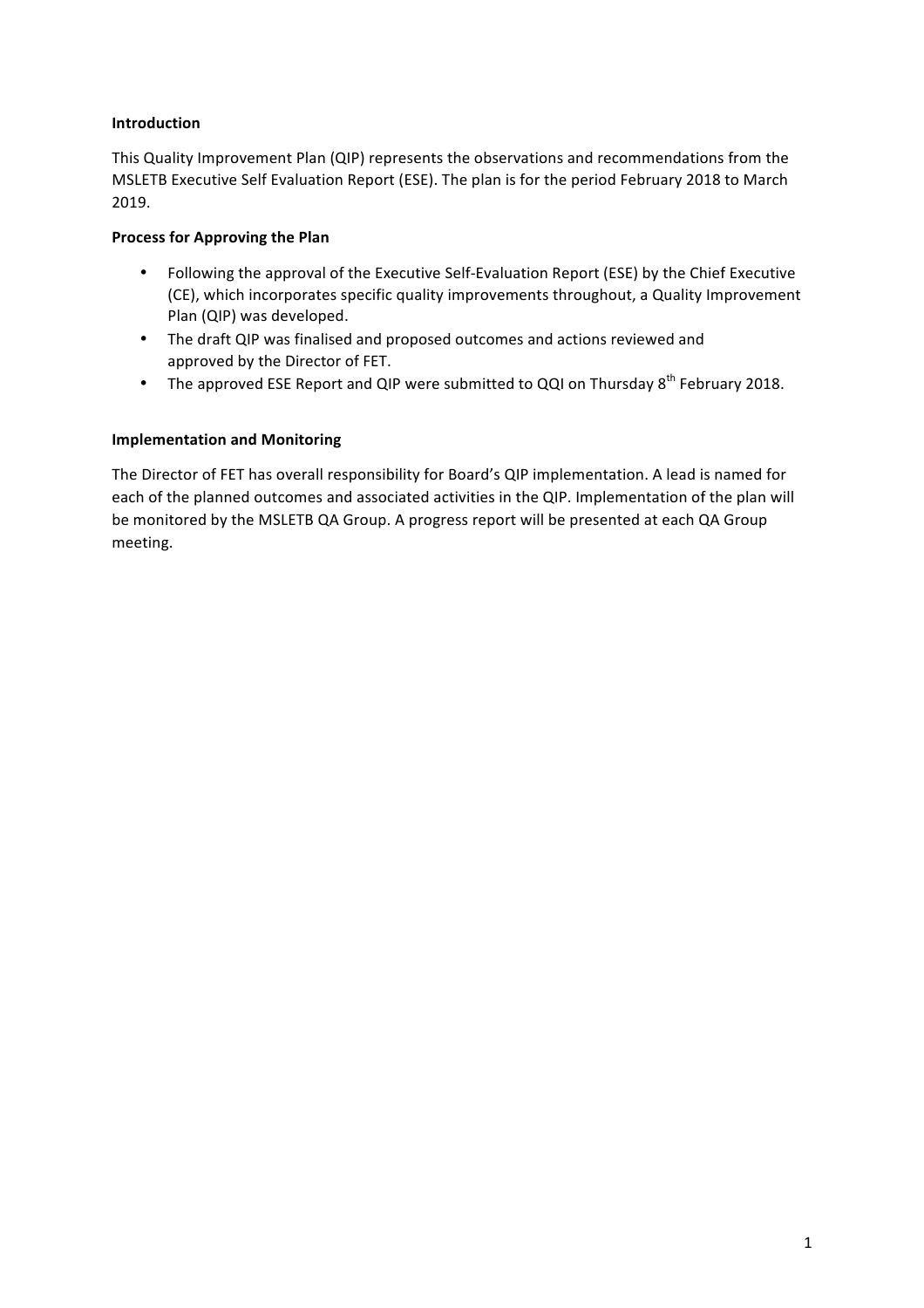

| <b>Quality Improvement</b><br><b>Objective/Desired Outcome</b>                                                                                                                                                                         | <b>Key Tasks/Activities</b>                                                                                                                                                                                                                                               | Responsible<br><b>Person(s)/Groups</b>                  | <b>Timeline</b> | Measure/Benchmark [how will you know it<br>was achieved]                                                                                                                 |
|----------------------------------------------------------------------------------------------------------------------------------------------------------------------------------------------------------------------------------------|---------------------------------------------------------------------------------------------------------------------------------------------------------------------------------------------------------------------------------------------------------------------------|---------------------------------------------------------|-----------------|--------------------------------------------------------------------------------------------------------------------------------------------------------------------------|
| <b>Governance</b><br>A robust governance structure<br>that protects the interests of all<br>stakeholders, ensures academic<br>integrity and standards,<br>considers risk and facilitates<br>continuous development and<br>improvement. | • Finalise outstanding TORs for all FET<br>governance groups and units (4.7.1)<br>• Review and amend FET Strategic<br>Framework to reflect the MSLETB Strategic<br>Framework. (4.7.1)                                                                                     | <b>CE and Directors Group</b>                           | Q1 2018         | • Publish FET governance structures and<br>Strategic Frameworks on SharePoint and<br>MSLETB website.                                                                     |
|                                                                                                                                                                                                                                        |                                                                                                                                                                                                                                                                           | <b>CE and Directors Group</b>                           | Q1 2018         |                                                                                                                                                                          |
|                                                                                                                                                                                                                                        | • Update current practice so that FET centres<br>are fully informed on the programmes<br>approved for delivery at centres. (5.10.3)                                                                                                                                       | <b>Quality Management</b><br>Systems Lead (QMSL)        | Q2 2018         | • Updated programme approval information<br>on SharePoint.                                                                                                               |
|                                                                                                                                                                                                                                        | . Consult on and develop the MSLETB QA<br>system - an overarching set of policies and<br>procedures, to meet all QQI Re-<br>engagement requirements (5.10.5)                                                                                                              | QA Group                                                | Q3 2018         | . New MSLEB QA system published and<br>briefings held.                                                                                                                   |
|                                                                                                                                                                                                                                        | • Review and update current practice<br>relating to the retention of evidence and<br>QA procedure implementation to enable a<br>consistent approach across all FET<br>provision (5.10.5)                                                                                  | QA Group                                                | Q3 2018         | Portfolio of QA related forms and templates<br>published and briefings held.                                                                                             |
| <b>Monitoring and Review</b><br>An enhancement of current<br>practices relating to the<br>monitoring and review of FET<br>programmes and services at<br>centres and across the ETB.                                                    | • Review and amend programme monitoring<br>and review procedures. (5.10.2)<br>• Establish a review cycle for all validated<br>programmes (5.10.2)<br>• Establish structures to report on the<br>implementation of outcomes of<br>programme monitoring and review (5.10.2) | FET Leaders and PLC<br>Principals Group and<br>QA Group | Q2 2018         | . Pilot updated procedures at selected FET<br>centres.<br>. Rollout new procedures across all the<br>Board's FET centres.<br>. Updated TOR published and briefings held. |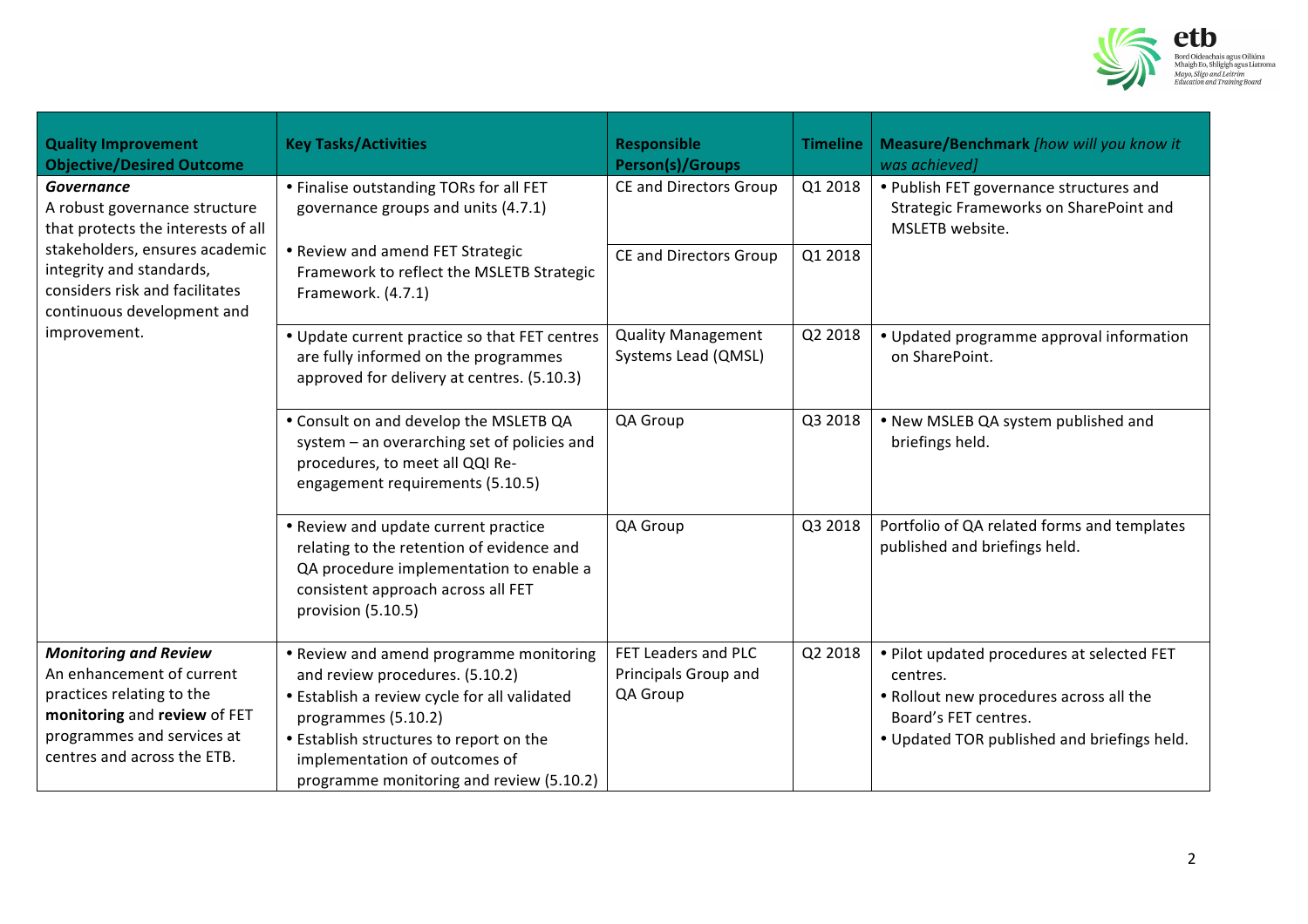

| <b>Quality Improvement</b><br><b>Objective/Desired Outcome</b>                                                                                                                                              | <b>Key Tasks/Activities</b>                                                                                                                                                                                                                                                                                                                                                                                                                                                                                                                                                                                                                                                                                                                                                                                                                                                                                                                                                                                          | <b>Responsible</b><br><b>Person(s)/Groups</b>           | <b>Timeline</b> | Measure/Benchmark [how will you know it<br>was achieved]                                                                                                                                                                                                                                                                                                                                                                                                               |
|-------------------------------------------------------------------------------------------------------------------------------------------------------------------------------------------------------------|----------------------------------------------------------------------------------------------------------------------------------------------------------------------------------------------------------------------------------------------------------------------------------------------------------------------------------------------------------------------------------------------------------------------------------------------------------------------------------------------------------------------------------------------------------------------------------------------------------------------------------------------------------------------------------------------------------------------------------------------------------------------------------------------------------------------------------------------------------------------------------------------------------------------------------------------------------------------------------------------------------------------|---------------------------------------------------------|-----------------|------------------------------------------------------------------------------------------------------------------------------------------------------------------------------------------------------------------------------------------------------------------------------------------------------------------------------------------------------------------------------------------------------------------------------------------------------------------------|
|                                                                                                                                                                                                             | • Includes monitoring the effectiveness of<br>the Board's QA policies and procedures in<br>the functions of the FET Leaders and PLC<br>Principals group (5.10.2)                                                                                                                                                                                                                                                                                                                                                                                                                                                                                                                                                                                                                                                                                                                                                                                                                                                     |                                                         |                 |                                                                                                                                                                                                                                                                                                                                                                                                                                                                        |
| <b>Fair and Consistent Assessment</b><br>An enhancement on current<br>practices relating to the<br>consistency of assessment and<br>timely feedback to learners<br>throughout the Board's FET<br>provision. | • Consult on and develop the Board's<br>Assessment Philosophy (5.10.1)<br>• Review and update current practice<br>relating to fair and consistent assessment<br>of learners (5.10.1, 6.11.2)<br>• Review and update current practice<br>relating to assessment instrument<br>development, preparation and delivery.<br>(5.10.1, 6.11.2)<br>• Review and update current practice<br>relating to the provision of formal timely<br>and constructive feedback to learners<br>(5.10.1)<br>• Provide exemplar portfolios, etc. to<br>facilitate common standards across<br>programmes and centres (5.10.1)<br>• Establish a common access point for all QA<br>related documentation. (7.8.1 and 7.8.2)<br>• Review current Results Authentication<br>procedures to ensure consistency of<br>approach across all FET provision (5.10.1)<br>• Develop a plagiarism and assessment<br>malpractice policy and related procedures.<br>(5.10.1)<br>• Consult on the provision of Repeat<br>Assessment for FET learners (5.10.1) | FET Leaders and PLC<br>Principals Group and<br>QA Group | Q4 2018         | • Assessment Philosophy published and<br>briefings held.<br>• Rollout updated assessment related<br>procedures to ensure robust FET<br>assessment protocols.<br>• FET wide shared access point for QA<br>documentation launched.<br>• Revised IV, EA and RAP procedures<br>published and briefings held.<br>• Plagiarism and assessment malpractice<br>process published and briefings held.<br>• Position paper on Repeat Assessment<br>published and briefings held. |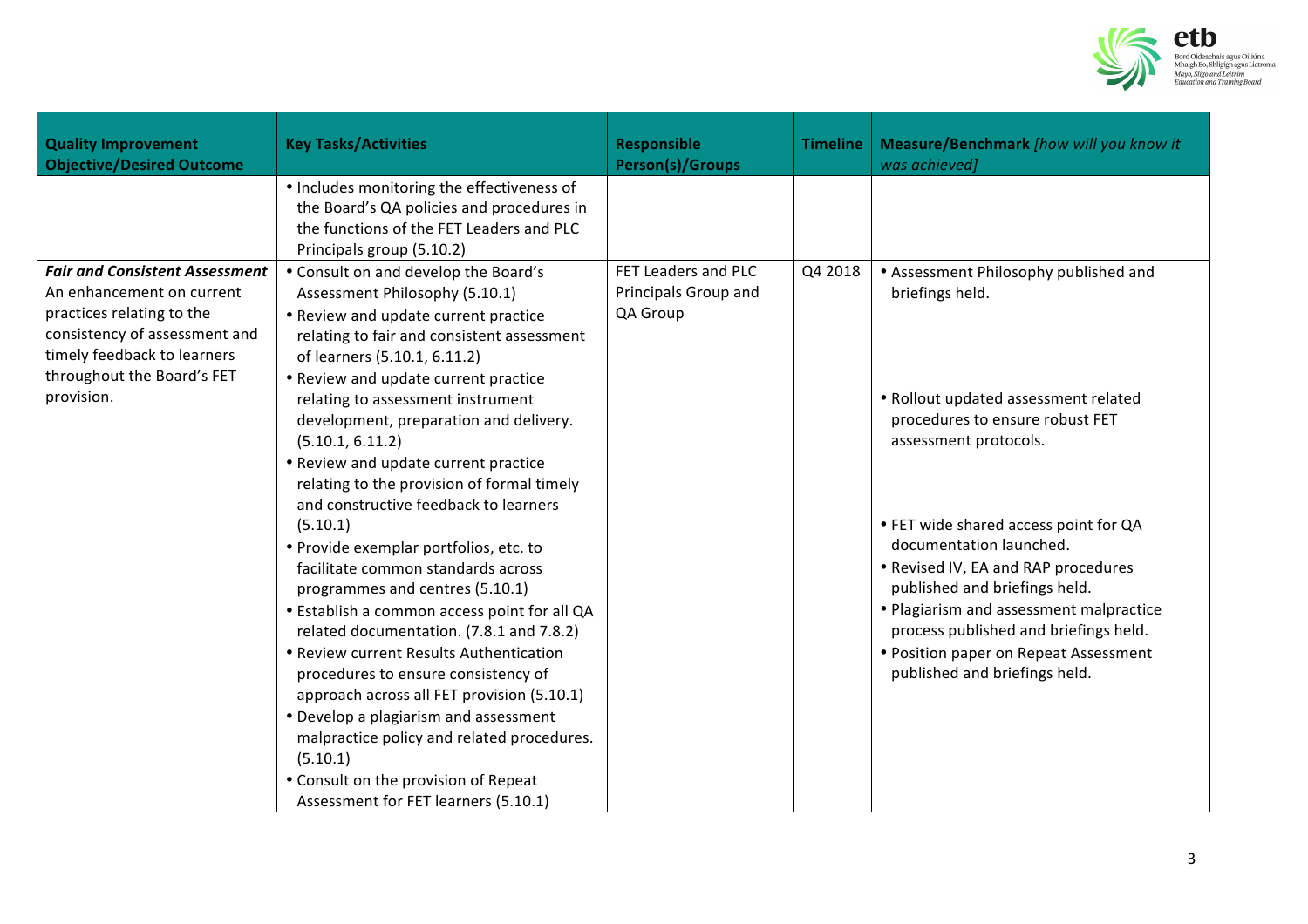

| <b>Quality Improvement</b><br><b>Objective/Desired Outcome</b>                                                                                                                                                                                 | <b>Key Tasks/Activities</b>                                                                                                                                                                                                                                                                                                                                                              | <b>Responsible</b><br><b>Person(s)/Groups</b>                     | <b>Timeline</b> | Measure/Benchmark [how will you know it<br>was achieved]                                                                                                                                                                                                |
|------------------------------------------------------------------------------------------------------------------------------------------------------------------------------------------------------------------------------------------------|------------------------------------------------------------------------------------------------------------------------------------------------------------------------------------------------------------------------------------------------------------------------------------------------------------------------------------------------------------------------------------------|-------------------------------------------------------------------|-----------------|---------------------------------------------------------------------------------------------------------------------------------------------------------------------------------------------------------------------------------------------------------|
| <b>Teaching and Learning</b><br>A systematic approach in<br>meeting staff professional<br>development needs towards<br>enhancing the teaching and<br>learning experience of<br>programmes.                                                     | • Engage with the SOLAS CPD Strategy for<br>FET (5.10.7)<br>• Support the implementation of the TEL<br>strategy across the FET provision (6.11.5)<br>. Review the physical environment of FET<br>centres and their capacity to deliver their<br>approved FET programmes (6.11.6)                                                                                                         | AEO with<br>responsibilities for CPD,<br><b>TEL and Buildings</b> | Q3 2018         | • CPD strategy and schedule published.<br>• CPD Register in place.<br>. TEL plan published and briefings held.<br>• Centres report on capacity and any needs<br>arising.                                                                                |
| <b>Risk Assessment</b><br>A comprehensive approach to<br>receiving and evaluating<br>feedback from stakeholders on<br>the Board's programmes and<br>services and the integration of<br>findings into programme and<br>centre self-evaluations. | • Standardise the approach to receiving and<br>evaluating feedback from stakeholders<br>across the entire FET provision. (5.10.2,<br>5.10.5)<br>• Agree a set of performance and QA critical<br>indicators to inform formal review of<br>programmes and services, en route to<br>developing a culture of continuous<br>development and improvement across all<br>FET provision. (5.10.2) | FET Leaders and PLC<br>Principals Group and<br>QA Group           | Q3 2018         | • All FET centres briefed on new procedures<br>and guidelines on programme monitoring<br>and review.                                                                                                                                                    |
| <b>FET Programme Delivery</b><br>Deliver programmes that meet<br>the identified needs of<br>employers and provide<br>progression opportunities to<br>employment or additional<br>education/training.                                           | . Build on capacity and experience recently<br>gained in developing new programmes.<br>$(8.5.1, 8.5.2 \text{ and } 5.10.7)$                                                                                                                                                                                                                                                              | Area Training Manager<br>and QMS Lead                             | Q1 2019         | • CPD scheduled new programme processes,<br>MIPLOs and MIMLOs, etc.<br>. Newly validated programmes on the Board's<br>portfolio of FET provision.<br>• Curriculum management system in place.<br>• MOUs in place with higher education<br>institutions. |
|                                                                                                                                                                                                                                                | • Deliver new apprentice programmes (8.5.1)<br>and 8.5.2)                                                                                                                                                                                                                                                                                                                                | Area Training Manager                                             | Q3 2018         |                                                                                                                                                                                                                                                         |
|                                                                                                                                                                                                                                                | • Establish curriculum-sharing MOUs with<br>other ETBs. (8.5.1, 8.5.2 and 7.8.1)                                                                                                                                                                                                                                                                                                         | <b>FET Director</b>                                               | Q3 2018         |                                                                                                                                                                                                                                                         |
|                                                                                                                                                                                                                                                | • Investigate Curriculum Management<br>Systems. (8.5.1, 8.5.2 and 7.8.1)                                                                                                                                                                                                                                                                                                                 | QMS Lead and Ass<br><b>Training Manger</b>                        | Q2 2018         |                                                                                                                                                                                                                                                         |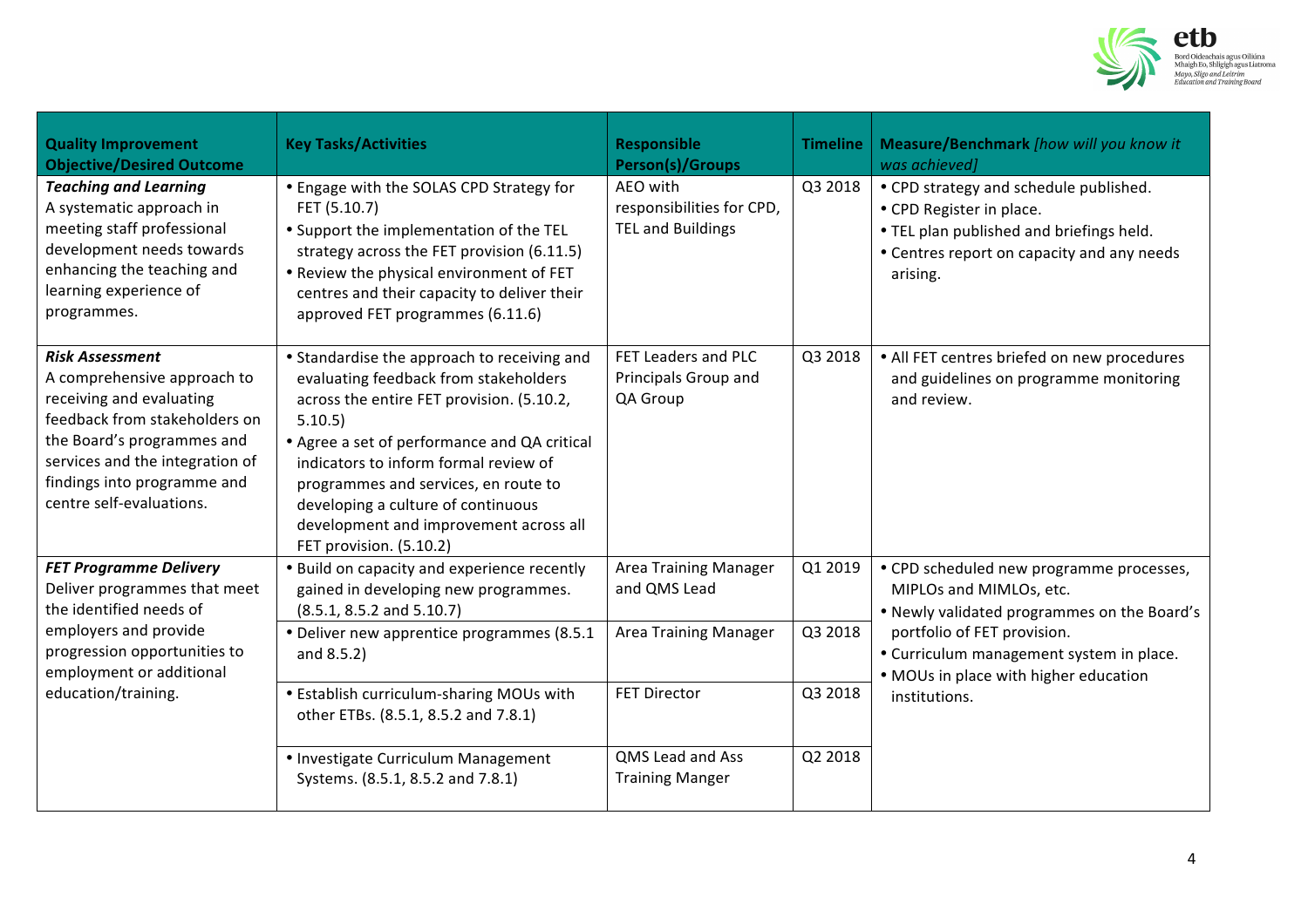

| <b>Quality Improvement</b><br><b>Objective/Desired Outcome</b>                                                                                                     | <b>Key Tasks/Activities</b>                                                                                                                                                                                                                                                                                                                                                                                                                                                                                                                                                                                                                                                                                         | <b>Responsible</b><br><b>Person(s)/Groups</b>                                                                                                   | <b>Timeline</b> | Measure/Benchmark [how will you know it<br>was achieved]                                                                                                                                                                                                              |
|--------------------------------------------------------------------------------------------------------------------------------------------------------------------|---------------------------------------------------------------------------------------------------------------------------------------------------------------------------------------------------------------------------------------------------------------------------------------------------------------------------------------------------------------------------------------------------------------------------------------------------------------------------------------------------------------------------------------------------------------------------------------------------------------------------------------------------------------------------------------------------------------------|-------------------------------------------------------------------------------------------------------------------------------------------------|-----------------|-----------------------------------------------------------------------------------------------------------------------------------------------------------------------------------------------------------------------------------------------------------------------|
|                                                                                                                                                                    | • Facilitate the development of new<br>programmes to meet future skills needs in<br>collaboration with ETBs and other<br>stakeholders. (8.5.1, 8.5.2, 5.10.6 and<br>5.10.7                                                                                                                                                                                                                                                                                                                                                                                                                                                                                                                                          | <b>Employer Engagement</b><br>Group and Programme<br><b>Approval Committee</b>                                                                  | Q2 2018         |                                                                                                                                                                                                                                                                       |
|                                                                                                                                                                    | • Explore and expand progression<br>opportunities with third level institutions.<br>(6.11.1)                                                                                                                                                                                                                                                                                                                                                                                                                                                                                                                                                                                                                        | <b>FET Director</b>                                                                                                                             | Q2 2018         |                                                                                                                                                                                                                                                                       |
| <b>Communications</b><br>More effective two-way<br>communications between the<br>ETB and its FET centres and<br>between centres and its<br>immediate stakeholders. | • Review and update the learner induction<br>process to ensure a standard approach<br>across all FET provision. (6.11.3, 6.11.4 and<br>7.8.3)<br>• Develop a learner charter that describes<br>the Board's service commitment to FET<br>learners. (6.11.3, 6.11.4 and 7.8.3)<br>• Agree guidelines for a centre based<br>induction process for new staff. (5.10.4)<br>• Encourage collaboration and the sharing of<br>resources across programmes and centres.<br>(7.8.1)<br>• Include QA on the agenda of all FET related<br>meetings. (4.7.2)<br>• Review and amend the current Learner<br>Complaints and Appeals Procedures to<br>support a consistent approach across all<br>FET provision. (6.11.3 and 6.11.4) | FET Leaders and PLC<br>Principals Group, QA<br>Group, Director of<br><b>Organisational Support</b><br>& Development and FET<br>Leadership Teams | Q3 2018         | • Extended role for SharePoint as a<br>communications tool.<br>• A structured approach established so that<br>outcomes of meetings are available to<br>relevant stakeholders.<br>• Updated Learner Complaints and Appeals<br>procedures published and briefings held. |
| <b>Technology Enhanced Learning</b><br>Commitment of TEL to advance<br>independent and collaborative                                                               | • Support staff with TEL related workshops,<br>etc. (5.10.7)                                                                                                                                                                                                                                                                                                                                                                                                                                                                                                                                                                                                                                                        | AEO with responsibility<br>for TEL and CPD                                                                                                      | Q2 2018         | • Schedule of related CPD                                                                                                                                                                                                                                             |